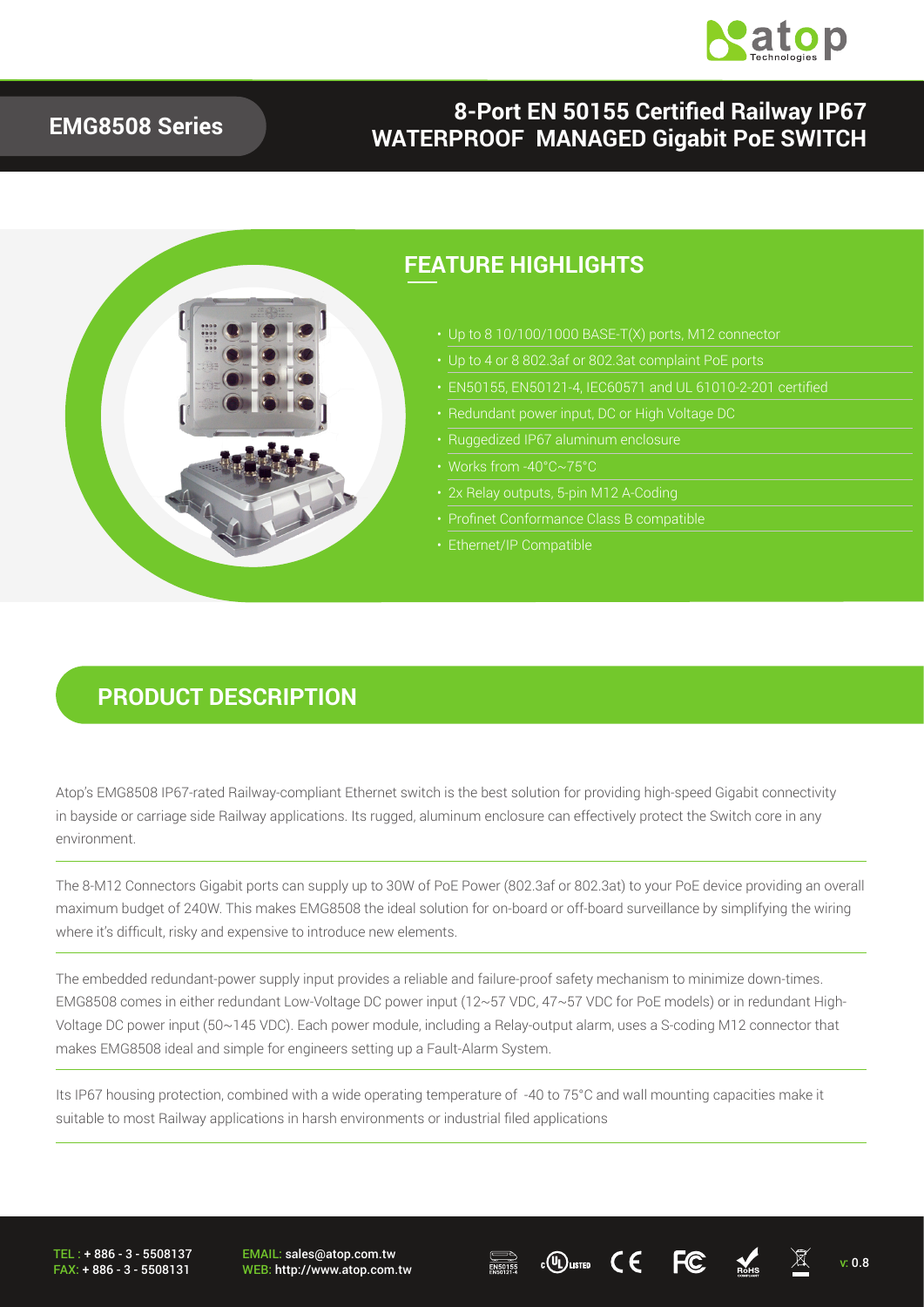

## **SPECIFICATIONS**

| <b>Technical Specifications</b>                                                                                                                                                                          |                                                                                                                                                                                                                                                                                                                                                                                                                                                                                                                                                                                  |  |  |  |
|----------------------------------------------------------------------------------------------------------------------------------------------------------------------------------------------------------|----------------------------------------------------------------------------------------------------------------------------------------------------------------------------------------------------------------------------------------------------------------------------------------------------------------------------------------------------------------------------------------------------------------------------------------------------------------------------------------------------------------------------------------------------------------------------------|--|--|--|
| Model Name                                                                                                                                                                                               | <b>EMG8508</b>                                                                                                                                                                                                                                                                                                                                                                                                                                                                                                                                                                   |  |  |  |
| <b>Switch Properties</b>                                                                                                                                                                                 |                                                                                                                                                                                                                                                                                                                                                                                                                                                                                                                                                                                  |  |  |  |
| <b>Priority Queues</b><br><b>VLAN Table</b><br>MAC-Based VLAN<br>VLAN ID Range<br>Trunk Group<br>Static IGMP Groups<br><b>Dynamic IGMP Groups</b><br>MAC Table Size<br>Packet Buffer Size<br>Jumbo Frame | 8<br>4096<br>512<br>VID 1 to 4094<br>4<br>128<br>256<br>16k<br>1.5 MB<br>9216 Byte                                                                                                                                                                                                                                                                                                                                                                                                                                                                                               |  |  |  |
| <b>Ethernet</b>                                                                                                                                                                                          |                                                                                                                                                                                                                                                                                                                                                                                                                                                                                                                                                                                  |  |  |  |
| Standards                                                                                                                                                                                                | IEEE 802.3 for 10BaseT<br>IEEE 802.3u for 100BaseT(X)<br>IEEE 802.3ab for 1000BaseT(X)<br>IEEE 802.3z for 1000BaseX<br>IEEE 802.3af / 802.3at for Power over Ethernet<br>IEEE 802.3x for Flow Control, back pressure flow control<br>IEEE 802.1d-2004 for Spanning Tree Protocol<br>IEEE 802.1w for Rapid Spanning Tree Protocol<br>IEEE 802.1s for Multiple Spanning Tree Protocol<br>IEEE 802.1Q for VLAN Tagging<br>IEEE 802.1p for Class of Service<br>IEEE 802.1X for Authentication<br>IEEE 802.3ad for Port Trunk with LACP<br>IEEE 802.3az for Energy Efficient Ethernet |  |  |  |
| Protocols                                                                                                                                                                                                | IPv4, IPv6, IGMPv1/v2/v3, IGMP Snooping, GARP, GMRP, GVRP, SNMPv1/v2c/<br>v3, SNMP Inform, ICMP, Telnet, SSH, DHCP Server/Relay/Client, DHCP Option<br>66/67/82, BootP, RARP, TFTP, NTP Server/Client, SNTP, SMTP, SMTP (Gmail),<br>RMON, HTTP, HTTPS, Syslog, MRP (Client), LLDP, IEEE 1588 PTP V1/V2,<br>IEEE 1588 Hardware E2E Transparent Clock, 802.1x, EAP, RADIUS, TACACS+,<br>Mirror port, QoS, ACL, Serial Console, U-Ring, STP, RSTP, MSTP, Redundancy<br>Compatible Ring                                                                                              |  |  |  |
| <b>Automation Profiles</b>                                                                                                                                                                               | Profinet, Ethernet/IP, Modbus/TCP                                                                                                                                                                                                                                                                                                                                                                                                                                                                                                                                                |  |  |  |
| <b>SNMP MIB</b>                                                                                                                                                                                          | MIB II, IF-MIB, SNMPv2 MIB, BRIDGE-MIB, RMON MIB Group 1,2,3,9, RFC<br>RFC 1157, RFC 1213, RFC 1215, RFC 1493, RFC 1643, RFC 1757, RFC 2011,<br>RFC 2012, RFC 2013, RFC 2233, RFC 2571, RFC 2742, RFC 2819, RFC 2863,<br>RFC 3411, RFC 3412, RFC 3413, RFC 3414, RFC 3415, RFC 2674                                                                                                                                                                                                                                                                                              |  |  |  |
| <b>Power</b>                                                                                                                                                                                             |                                                                                                                                                                                                                                                                                                                                                                                                                                                                                                                                                                                  |  |  |  |
| Input Voltage                                                                                                                                                                                            | 50~145 VDC for High voltage product<br>12~57 VDC for Non-PoE models<br>45~57 VDC for 802.3af mode /51~57 VDC for 802.3at mode                                                                                                                                                                                                                                                                                                                                                                                                                                                    |  |  |  |
| Input Current/Power (System)<br>Input Current (with PoE, full loading)                                                                                                                                   | 50 - 145 VDC, 0.27A max., 13.5W (For High voltage Models)<br>12 - 57 VAC, 1.19A max., 14.28W (For Non-PoE Models)<br>45 - 57 VDC, 3.08A max., 138.6W (PoE 802.3af Mode, 8-ports)<br>51 - 57 VDC, 5.03A max., 256.53W (PoE 802.3at Mode. 8-ports)                                                                                                                                                                                                                                                                                                                                 |  |  |  |
| Power input                                                                                                                                                                                              | 2 x S-Coding M12 connectors (4 Pin)                                                                                                                                                                                                                                                                                                                                                                                                                                                                                                                                              |  |  |  |
| <b>Reverse Polarity Protection</b>                                                                                                                                                                       | Yes                                                                                                                                                                                                                                                                                                                                                                                                                                                                                                                                                                              |  |  |  |

TEL : + 886 - 3 - 5508137 FAX: + 886 - 3 - 5508131

EMAIL: sales@atop.com.tw<br>WEB: http://www.atop.com.tw

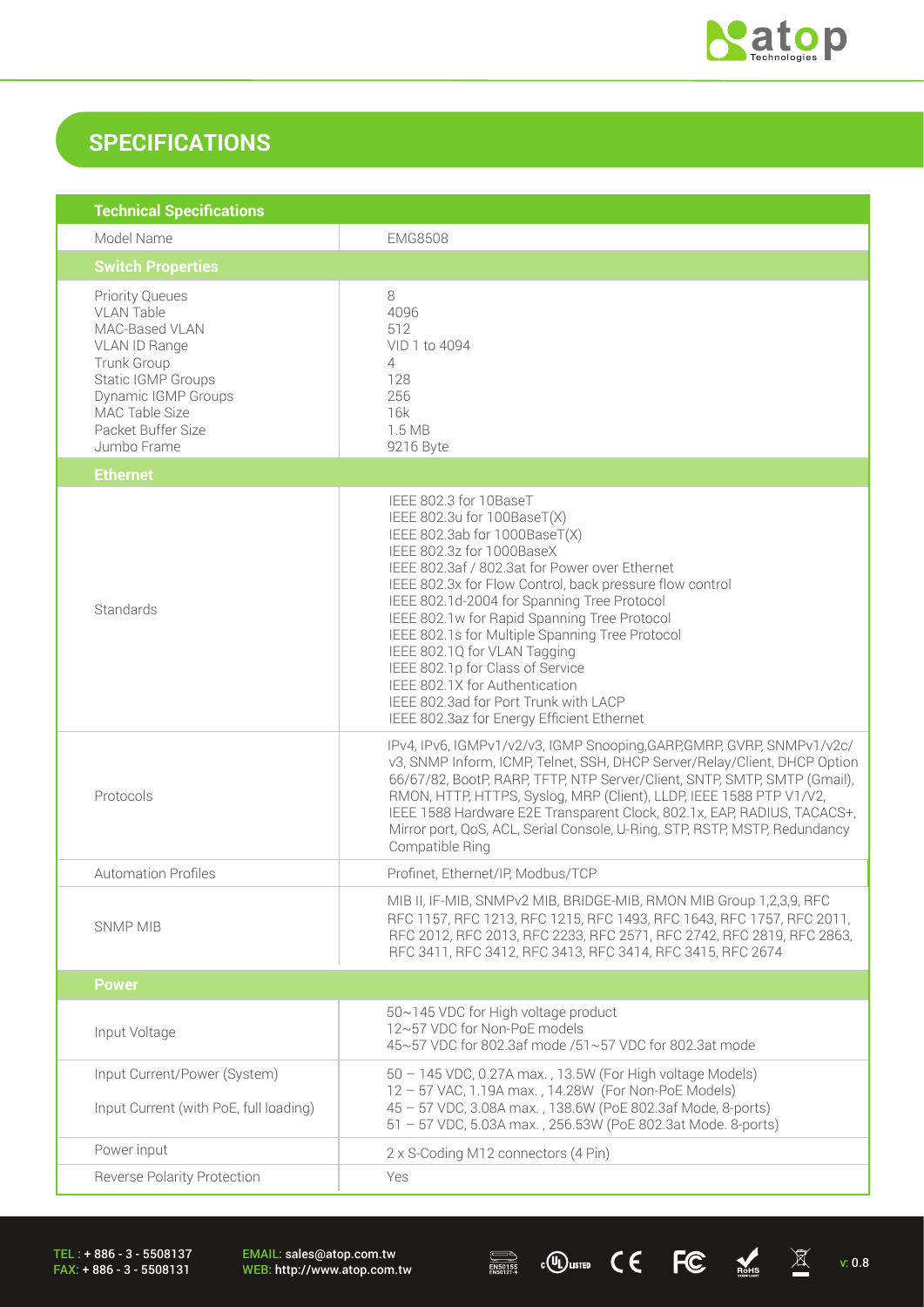

| <b>Interfaces</b>                                                         |                                                                                                                                       |
|---------------------------------------------------------------------------|---------------------------------------------------------------------------------------------------------------------------------------|
| <b>LED</b> Indicators                                                     | PWR1, PWR2, Alarm, Ethernet Act/Link, SFP Link, PoE, Ring                                                                             |
| <b>Ethernet Ports</b>                                                     | 8 10/100/1000BASE-T(X) auto negotiation speed -M12 connector                                                                          |
| Console                                                                   | RS232 (A-coding M12 connector)                                                                                                        |
| Relay Output                                                              | 2 relay outputs with current carrying capacity of 1A @ 24 VDC<br>(through A-coding M12 connector)                                     |
| Fiber Optics Ports                                                        | No                                                                                                                                    |
| <b>Physical Characteristics</b>                                           |                                                                                                                                       |
| Housing                                                                   | IP67 protection according to EN 60529                                                                                                 |
| Dimension $(W \times H \times D)$ (mm)                                    | 216 x 232 x 72                                                                                                                        |
| Weight                                                                    | 2kg                                                                                                                                   |
| Installation                                                              | Wall-mount (Optional Din-Rail Kit)                                                                                                    |
| <b>Environmental limits</b>                                               |                                                                                                                                       |
| Operating Temperature<br>Storage Temperature<br>Ambient Relative Humidity | $-40^{\circ}$ C $\sim$ 75°C (-40°F $\sim$ 167°F)<br>$-40^{\circ}$ C $\sim$ 85°C (-40°F $\sim$ 185°F)<br>5%~95%, 55°C (Non-condensing) |
| Storage Temperature                                                       | $-40^{\circ}$ C $\sim$ 85°C (-40°F $\sim$ 185°F)                                                                                      |

\*802.3af PoE output starts from 43 VDC input and 802.3at output starts from 51 VDC input.

## **DIMENSIONS & LAYOUT**



TEL : + 886 - 3 - 5508137 FAX: + 886 - 3 - 5508131

EMAIL: sales@atop.com.tw EMAIL: sales@atop.com.tw  $\overline{\mathbb{R}^{\text{SUSY}}_{\text{RMSMIST}}}$  c(U) usted  $\overline{\mathsf{C}}$   $\overline{\mathsf{C}}$   $\overline{\mathsf{C}}$   $\overline{\mathbb{R}^{\text{SUSY}}_{\text{RMS}}}$  v: 0.8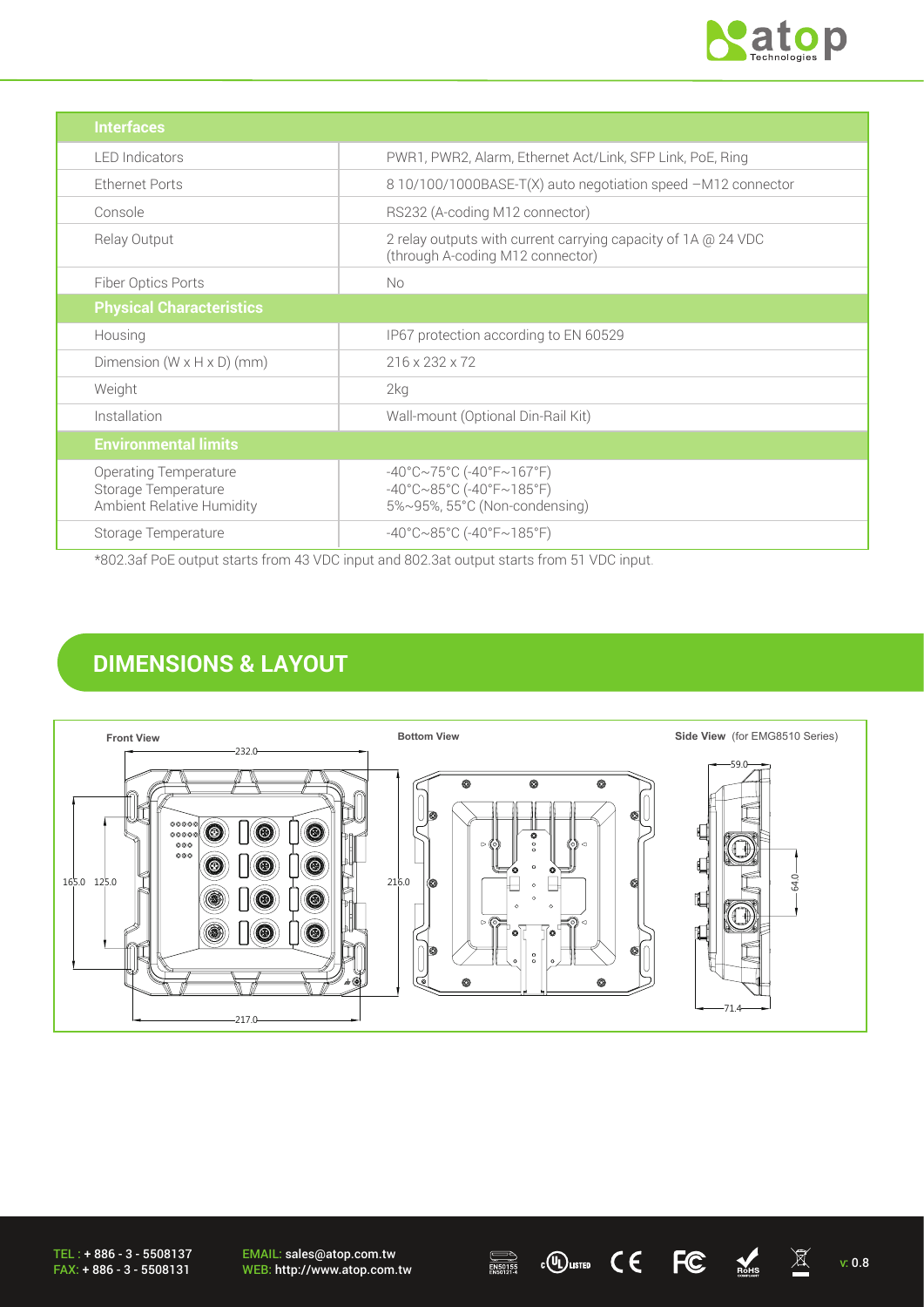

# **REGULATORY APPROVALS**

| <b>Regulatory Approvals</b> |                                                                                                                |                                                                                               |                                                                                                               |                          |
|-----------------------------|----------------------------------------------------------------------------------------------------------------|-----------------------------------------------------------------------------------------------|---------------------------------------------------------------------------------------------------------------|--------------------------|
| Safety                      | EN 60950-1:2006, UL/IEC(CB) 61010-2-201                                                                        |                                                                                               |                                                                                                               |                          |
| <b>EMC</b>                  | FCC Part 15, Subpart B, Class A<br>EN 55032, EN 55024, EN 61000-3-2, EN 61000-3-3, EN 61000-6-2, EN 61000-6-4, |                                                                                               |                                                                                                               |                          |
| Rail Traffic                | EN50155, EN50121-4, IEC60571                                                                                   |                                                                                               |                                                                                                               |                          |
| <b>Test</b>                 | Item                                                                                                           |                                                                                               | <b>Value</b>                                                                                                  | <b>Level</b>             |
| IEC 61000-4-2               | <b>ESD</b>                                                                                                     | Contact Discharge<br>Air Discharge                                                            | ±8KV<br>$±15$ KV                                                                                              | 4<br>$\overline{4}$      |
| IEC 61000-4-3               | <b>RS</b>                                                                                                      | Enclosure Port<br>10(V/m), 80-1000MHz                                                         |                                                                                                               | 3                        |
| IEC 61000-4-4               | EFT                                                                                                            | <b>AC Power Port</b><br>DC Power Port<br>Signal Port                                          | $±2.0$ KV<br>$±2.0$ KV<br>$±2.0$ KV                                                                           | 3<br>3<br>$\overline{4}$ |
| IEC 61000-4-5               | Surge                                                                                                          | <b>AC Power Port</b><br><b>AC Power Port</b><br>DC Power Port<br>DC Power Port<br>Signal Port | Line-to Line±1.0KV<br>Line-to Earth±2.0KV<br>Line-to Line±1.0KV<br>Line-to Earth±2.0KV<br>Line-to Earth±2.0KV | 3<br>3<br>3<br>3<br>3    |
| IEC 61000-4-6               | CS                                                                                                             | $0.15 - 80$ MHz                                                                               | 10V rms                                                                                                       | 3                        |
| IEC 61000-4-8               | PFMF                                                                                                           | (Enclosure)                                                                                   | AC 50Hz 10A/m                                                                                                 | 3                        |
| IEC 61000-4-11              | DIP                                                                                                            | <b>AC Power Port</b>                                                                          |                                                                                                               |                          |
| Shock                       | MIL-STD-810G Method 516.5                                                                                      |                                                                                               |                                                                                                               |                          |
| Drop                        | MIL-STD-810F Method 516.5                                                                                      |                                                                                               |                                                                                                               |                          |
| Vibration                   | MIL-STD-810F Method 514.5 C-1 & C-2                                                                            |                                                                                               |                                                                                                               |                          |
| <b>RoHS</b>                 | Yes                                                                                                            |                                                                                               |                                                                                                               |                          |
| <b>MTBF</b>                 | 19.08 years (mean avg. per model; MIL-HDBK-217F-based prediction)                                              |                                                                                               |                                                                                                               |                          |
| Warranty                    | 5 years                                                                                                        |                                                                                               |                                                                                                               |                          |